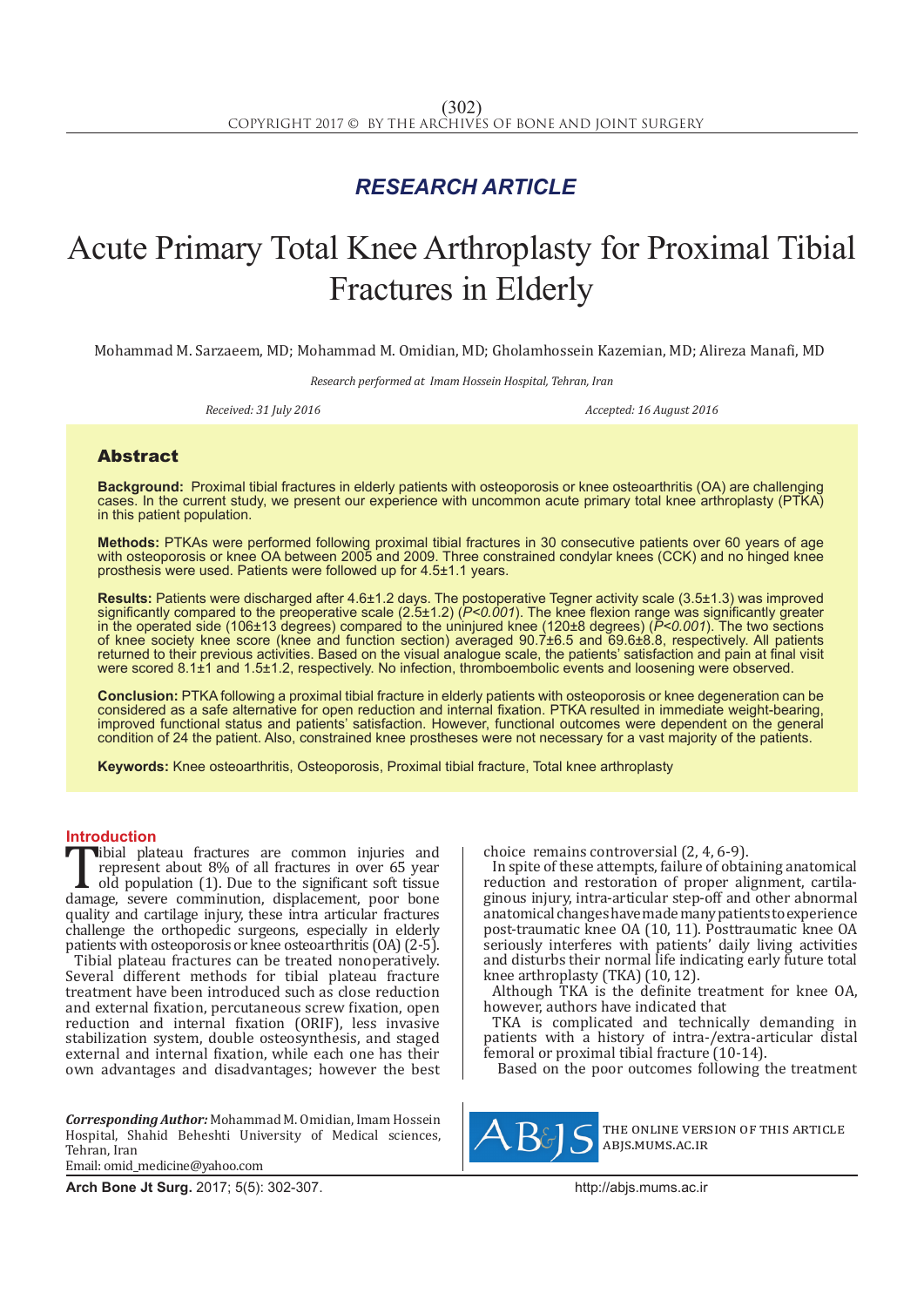THE ARCHIVES OF BONE AND JOINT SURGERY. ABJS.MUMS.AC.IR PRIMARY TOTAL KNEE ARTHROLASTY IN PROXIMAL TIBIAL FRACTURE VOLUME 5. NUMBER 5. SEPTEMBER 2017

of tibial plateau fractures, high rate of complications in TKA for post-traumatic OA and the short time-interval between primary treatment of the fracture and required TKA, it has been advocated limitedly to perform acute primary TKA (PTKA) in older patients with osteoporosis or knee degenerative changes (15-19). Satisfactory outcomes in previous reports and limited data regarding this treatment method suggest the evaluation of acute PTKA outcomes in elderly patients with tibial plateau fractures.

#### **Materials and Methods**

A total of 30 consecutive patients with close tibial plateau fractures were enrolled in the current prospective study between 2010 and 2015. All patients aged above 60 years old and suffered from osteoporosis or knee OA. The study was approved by the research ethical committee of Shahid Beheshti University of medical sciences. All patients signed an informed consent before the operation. Arbeitsgemeinschaft für Osteosynthesefragen  $(AD)$  system was used to classify the fractures using preoperative x-rays and CT scans.

After preoperative planning, all patients underwent acute PTKA. All surgical procedures were performed by the same surgeon (M. M. S) through the same (medial prepatellar) approach. Three patients required constrained condylar knee (CCK) due to medial collateral ligament avulsion (two cases) and a very severe type C fracture (one case). Hinged type prosthesis was required for none of the patients. Routine physical therapy was performed after the operation and patients were allowed

to walk using assistive devices such as crutches (partial weight bearing) at the first postoperative month. Patients were also followed up for at least 3 years post operation. At the final visit, the knee society knee score (KSS) was completed for all of them to determine the functional results of the surgery. Scores between 80 to 100 were defined as excellent, 70 to 79 as good, 60 to 69 as fair, and scores <60 were considered as poor outcomes.

Tegner activity scale was also determined before and after the operation to compare the pre- and post-operative activity level. The knee range of flexion motion was measured by an orthopaedic surgeon using a goniometer. The knee ROM measurements were repeated consecutively three times for each patient, Patients were asked about returning to their previous job or sporting activity, the severity of pain, and their satisfaction with the outcomes of the surgery, using a visual analogue scale (VAS) on a zero (no pain/satisfaction) to 10 (severe pain/maximal satisfaction) scale, to investigate subjective outcomes. Any early or late complications such as deep vein thrombosis (DVT), infection and loosening of the prosthetics, and death (within the first postoperative month) were also recorded [Figure 1-3].

#### *Statistical analysis*

Statistical analysis was performed using SPSS version 16.0 (Chicago, Illinois). Wilcoxon test was used to compare the pre- and post-operative Tegner activity scale. Also, the range of knee flexion was compared between injured and uninjured limbs using independent samples t-test. *P-value* <0.05 was considered significant.



**Figure 1. A 64 years old female with proximal tibial fracture AO type B associated with MCL avulsion. a) preoperative x-rays and b) X-rays 3.5 years after TKA.**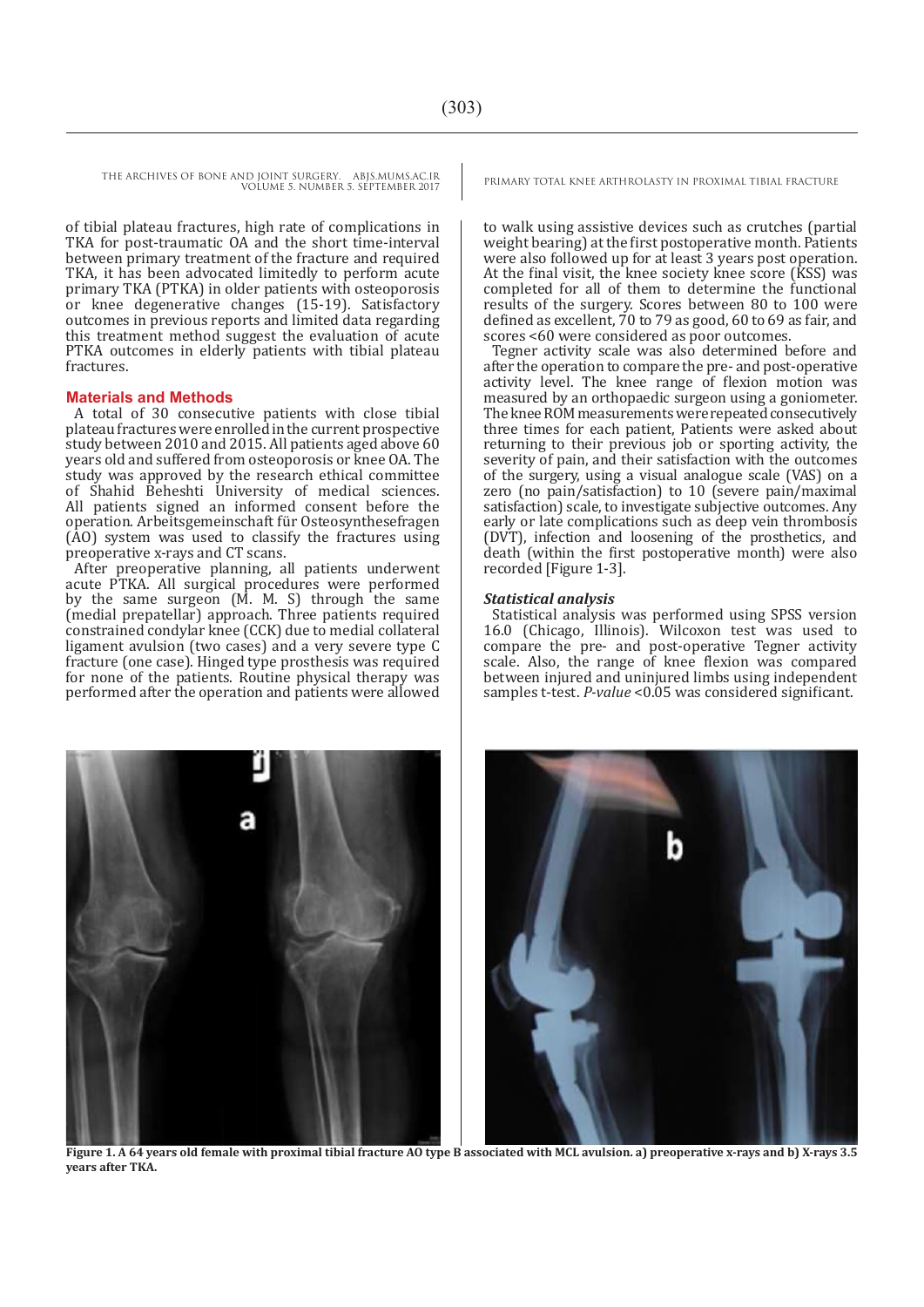PRIMARY TOTAL KNEE ARTHROLASTY IN PROXIMAL TIBIAL FRACTURE

THE ARCHIVES OF BONE AND JOINT SURGERY. ABJS.MUMS.AC.IR VOLUME 5. NUMBER 5. SEPTEMBER 2017



**Figure 2. A 67 years old male suffered from proximal tibial fracture AO type A treated with TKA. a) Preoperative anteroposterior and lateral x-rays and b) Anteroposterior and lateral x-rays taken 4 years Postoperatively.**

#### **Results**

The characteristics of the patients are presented in Table 1. The surgery and hospital stay times averaged 66.6 $\pm$ 6.7 min (ranged from 55 to 78) and 4.6 $\pm$ 1.2 days (ranged from 3 to 7 days), respectively. Table 2 shows the surgery outcome based on KSS which was not poor in any of the patients. The postoperative Tegner activity improved significantly (*P<0.001*) [Table 2]. Also the range of knee flexion was significantly improved in operated knee (106±13 degrees) compared to the contralateral side (120±8 degrees) (*P<0.001*).

All patients  $(100\%)$  in the current study returned to their previous job or recreational activities within 2 months after the operation. The severity of pain at the final assessment averaged  $1.5\pm1.2$  (range: 0-4) and only three patients needed some analgesics for pain relief. The patients were satisfied with the outcomes of the surgery and VAS for satisfaction averaged 8.1±1 (range: 6-10). No infection, thromboembolic events or any other postoperative complications were seen. Also, the final x-rays showed no case of septic or aseptic loosening.

| Table 1. The characteristics of the patients |        |                             |  |  |  |
|----------------------------------------------|--------|-----------------------------|--|--|--|
| <b>Number</b>                                |        | 30                          |  |  |  |
| Age (year)                                   |        | $67.6\pm4.2$ (Range: 61-78) |  |  |  |
| <b>Sex</b>                                   | Male   | 19                          |  |  |  |
|                                              | Female | 11                          |  |  |  |
| BMI $(kg/m2)$                                |        | 28.2±2.7 (Range: 23.1-34.7) |  |  |  |
| Knee OA                                      |        | 23                          |  |  |  |
| <b>Osteoporosis</b>                          |        | 7                           |  |  |  |
| High energy trauma                           |        | 14                          |  |  |  |
| <b>Type of fracture</b>                      | 41 A   | 5                           |  |  |  |
|                                              | 41 B   | 22                          |  |  |  |
|                                              | 41 C   | 3                           |  |  |  |
| Follow-up (year)                             |        | $4.5 \pm 1.1$ (Range: 3-6)  |  |  |  |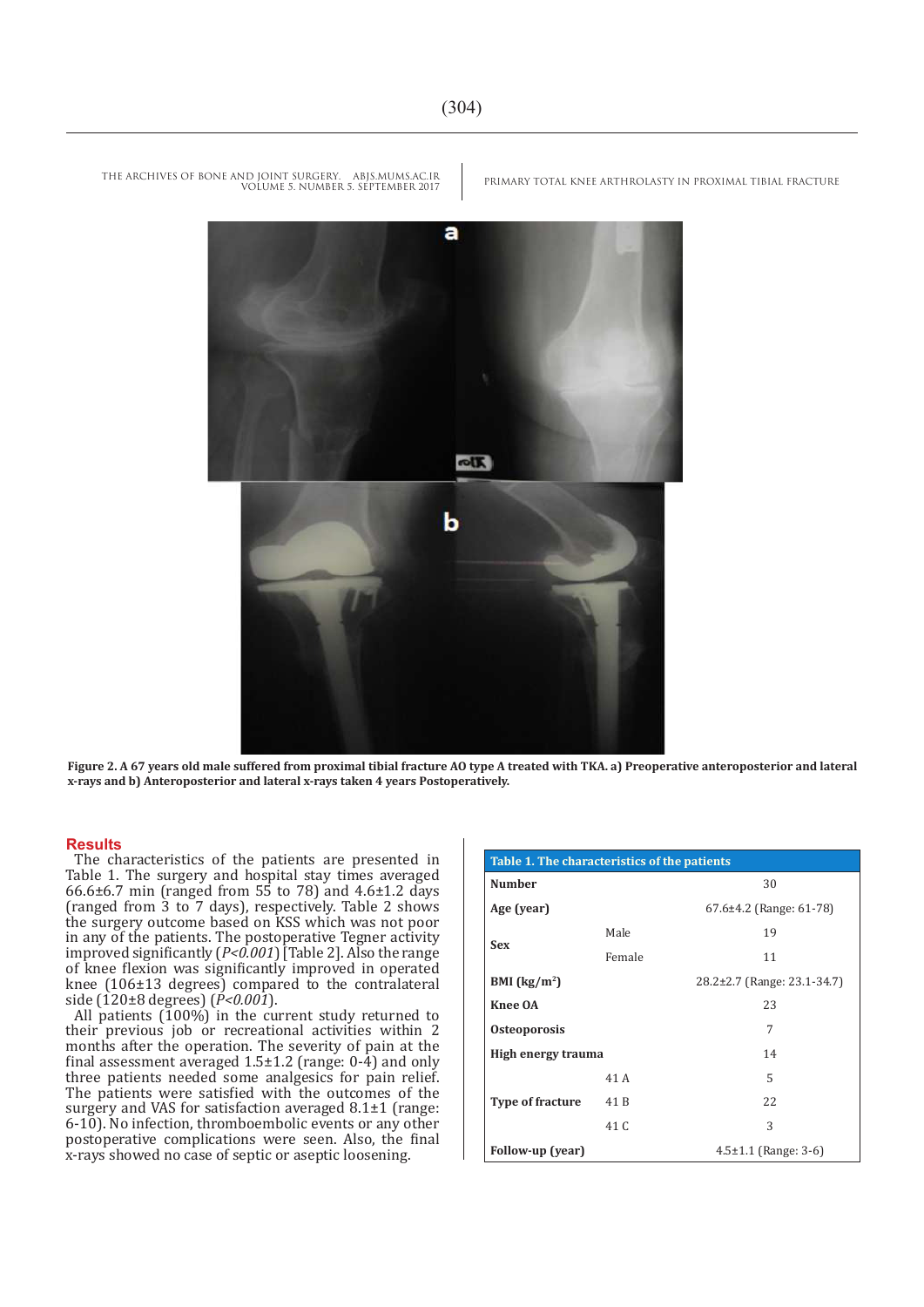

**Figure 3. A 62 years male with proximal tibial fracture AO type B.** 

**a) preoperative anteroposterior x-ray; b) preoperative posteroanterior CT scanning; c and d) postoperative anteroposterior and lateral x-rays after 4 years.**

| Table 2. The outcomes of treatment based on the scores |                       |                      |                 |              |                  |  |  |  |
|--------------------------------------------------------|-----------------------|----------------------|-----------------|--------------|------------------|--|--|--|
| Score                                                  |                       | Mean±SD (range)      | Grading $(\% )$ |              | $\boldsymbol{P}$ |  |  |  |
| <b>KSS</b>                                             | Knee score            | $90.7\pm 6.5(67-97)$ | Excellent       | 28 (93.4)    |                  |  |  |  |
|                                                        |                       |                      | Good            | 1(3.3)       |                  |  |  |  |
|                                                        |                       |                      | Fair            | 1(3.3)       |                  |  |  |  |
|                                                        |                       |                      | Poor            | $\mathbf{0}$ |                  |  |  |  |
|                                                        | <b>Function score</b> | 69.6±8.8 (41-85)     | Excellent       | 4(13.3)      |                  |  |  |  |
|                                                        |                       |                      | Good            | 12 (40)      |                  |  |  |  |
|                                                        |                       |                      | Fair            | 13 (43.3)    |                  |  |  |  |
|                                                        |                       |                      | Poor            | 1(3.3)       |                  |  |  |  |
| Tegner activity<br>scale                               | Preoperative          | $2.5 \pm 1.2$ (1-5)  |                 |              | ${}_{0.001}$     |  |  |  |
|                                                        | Postoperative         | $3.5 \pm 1.3$ (2-6)  |                 |              |                  |  |  |  |

PRIMARY TOTAL KNEE ARTHROLASTY IN PROXIMAL TIBIAL FRACTURE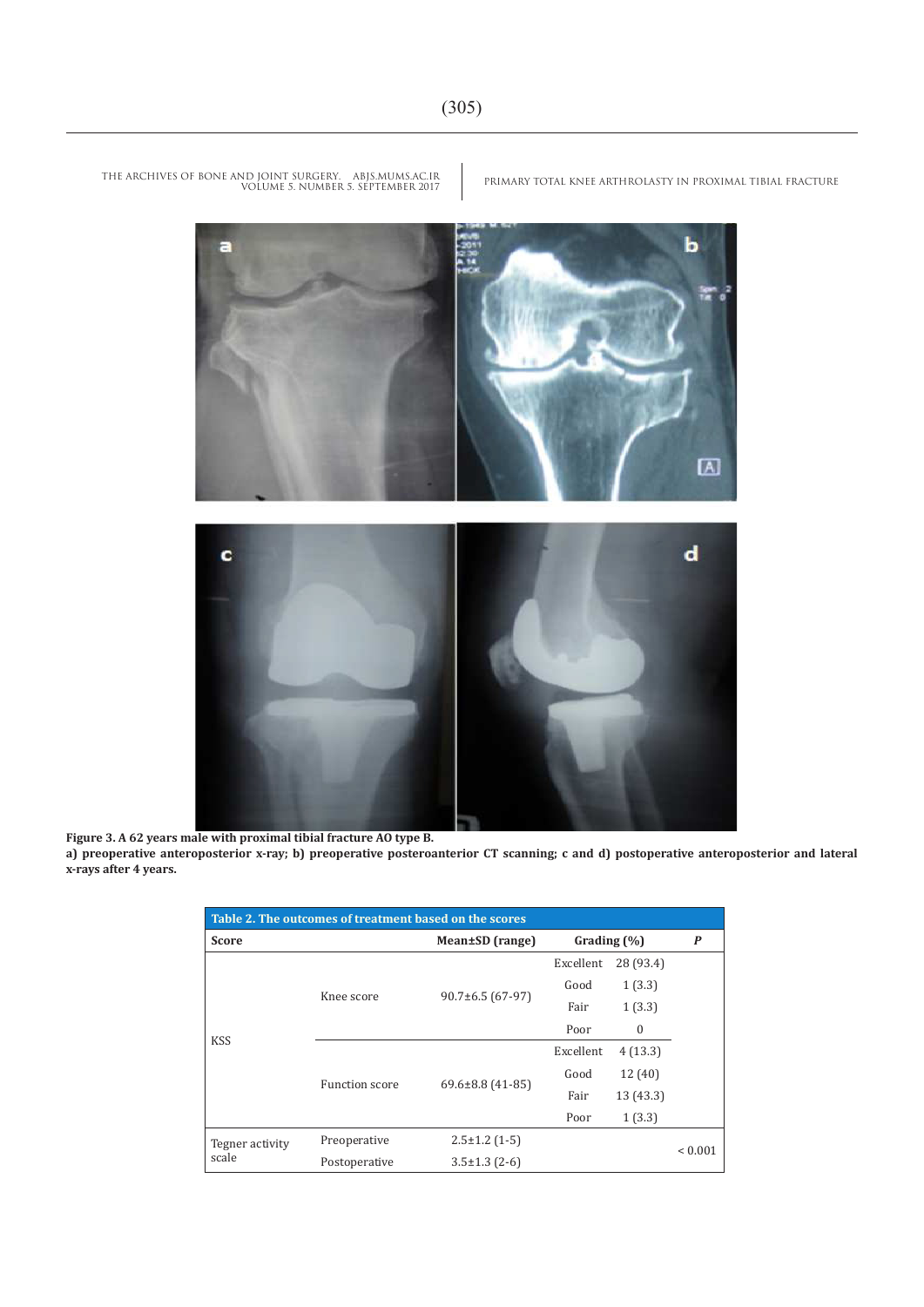THE ARCHIVES OF BONE AND JOINT SURGERY. ABJS.MUMS.AC.IR PRIMARY TOTAL KNEE ARTHROLASTY IN PROXIMAL TIBIAL FRACTURE VOLUME 5. NUMBER 5. SEPTEMBER 2017

#### **Discussion**

The hypothesis in the current study was that PTKA in elderly patients with proximal tibial fracture can be associated with satisfactory clinical, functional, and radiological outcomes. Our finding showed the midterm efficacy of PTKA as an optimal treatment for elderly patients with proximal tibial fractures with knee OA or osteoporosis.

To the best of our knowledge the current study has investigated the largest number of PTKA in elderly patients with proximal tibial fracture, however, like previous studies, it does have some limitations. The descriptive nature is the most important limitation of the current study. In other words, we did not compare the results of PTKA with those of ORIF for proximal tibial fracture which is vital for decision making and selection of the superior treatment method. Our study was also limited by its mid-term follow up. However, we wish to follow the patients to evaluate the long-term results.

Results of the present study confirmed that PTKA can be a realistic and reasonable treatment option in aged population with osteoporosis or arthritic knees with proximal tibial fractures. Early TKA led to excellent knee scores in nearly all patients. About half of our patients yielded fair and poor functional score which seems to be due to pre-existing poor general status and low functional capacity. Furthermore, the preoperative low Tegner activity scale (2.5) explains this fact clearly. The significant post operation increase in Tegner scale reflects the efficacy of PTKA in improvement of patients' functional status. No complications such as infection, DVT or component loosening were seen in our study and patients were highly satisfied with the outcomes of the surgery. Our results demonstrate that constrained knee prostheses are not necessary for a large number of these patients.

Based on these findings, TKA seems to be an appropriate treatment option in elder patients with knee OA or osteoporosis who suffer from a tibial plateau fracture. Furthermore, many of these patients require TKA early after the fracture to avoid subsequent severe degenerative changes. Acute PTKA can prevent complications with fracture healing and undergoing two major orthopedic surgeries (ORIF followed by TKA for post-traumatic knee OA) in elderly patients with high risk of perioperative morbidity and mortality.

Although surgical treatment of tibial plateau fractures in elder population had led to satisfactory outcomes; however, low bone quality, osteoporosis and unfavorable condition of the joint surfaces make it more difficult to

restore articular anatomy through stable fixation (1, 15, 20-22). It has been well documented that osteoporosis adversely affects the outcomes of tibial plateau fractures treatment (1, 15, 20, 21, 23, 24).Surgical treatment oftibial plateau fractures require long lasting postoperative immobilization, non-weight bearing ambulation (8- 12 weeks), and long-term rehabilitation, while acute PTKA allows weight bearing ambulation at the first postoperative month or earlier based on the patient's condition (6, 8). In addition, many of elder patients suffer from knee OA and should undergo TKA for pain relief and functional improvement.

Recently, Vermire, Scheerlinck and Malviya et al presented the good results of PTKA in 11 and 26 patients with peri-articular knee fractures and demonstrated that this method of treatment can be used in elder patients with osteoporosis or arthritic knees (5, 17).

Studies have shown that the results of TKA in patients with previous history ofperiarticular fractures are less satisfactory and these procedures are associatedwith higher risk of postoperative complications. Suzuki et al showed that previous history of fracture and remnants of internal fixation are major risk factors of post-TKA infection (13). Civinini et al demonstrated that TKA in patients with previous history of tibial plateau fracture requires particular technical solutions and is associated with higher rates of complications (32%) (10).

Considering the optimal knee score, patients' satisfaction, and possible immediate weight-bearing acute PTKA can be suggested as an appropriate and safe alternative for ORIF in aged patients with poor bone quality and/or severe degenerative changes of the knee who sustained a proximal tibial fracture. The final functional status was dependent on the general condition of the patient and improved postoperatively. CCK prosthesis may be necessary in some certain patients with injuries increasing the risk of postoperative instability. However, future comparative studies with larger sample sizes are required.

Mohammad M. Sarzaeem MD Mohammad M. Omidian MD Gholamhossein Kazemian MD Alireza Manafi MD Imam Hossein Hospital, Shahid Beheshti University of Medical sciences, Tehran, Iran

#### **References**

- 1. Hsu CJ, Chang WN, Wong CY. Surgical treatment of tibial plateau fracture in elderly patients. Arch Orthop Trauma Surg. 2001; 121(1-2):67-70.
- 2. Chin TY, Bardana D, Bailey M, Williamson OD, Miller R, Edwards ER, et al. Functional outcome of tibial plateau fractures treated with the fine-wire fixator.